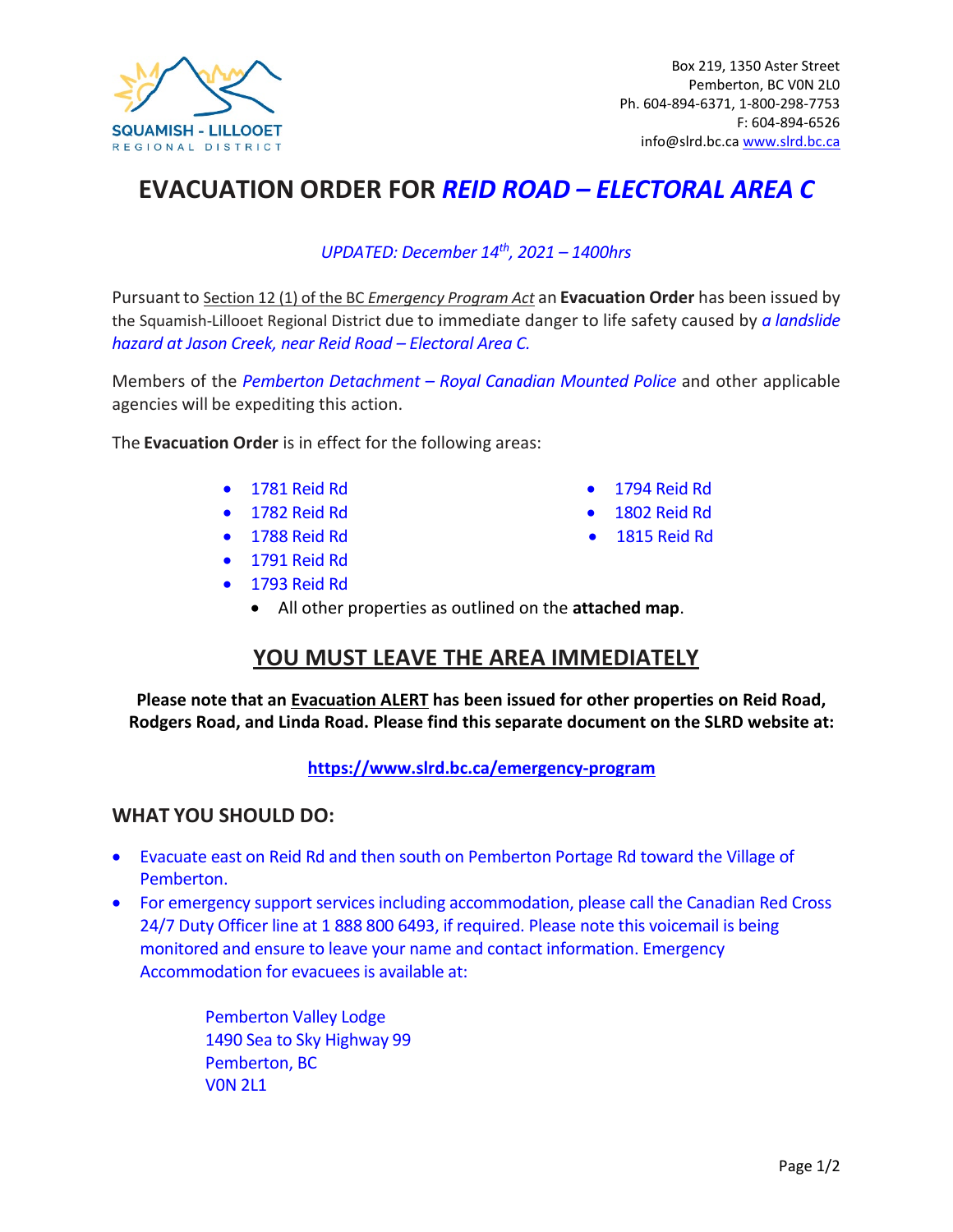

Box 219, 1350 Aster Street Pemberton, BC V0N 2L0 Ph. 604-894-6371, 1-800-298-7753 F: 604-894-6526 info@slrd.bc.c[a www.slrd.bc.ca](http://www.slrd.bc.ca/)

- If you need transportation assistance from the area, advise the person providing this notice or call **(604) 894 6371.**
- Shut off all gas and electrical appliances, other than refrigerators and freezers.
- Close all windows and doors.
- Close gates (latch) but do not lock.
- Gather your family and, if you have room, take a neighbour or someone needing transportation. Do not use more vehicles then you have to.
- Take critical items (medicine, purse, wallet, and keys) only if they are immediately available. Take pets in pet kennels or on leash.
- Do not use the telephone unless you need emergency service.

Further information will be posted in notices at [www.slrd.bc.ca](http://www.slrd.bc.ca/) and through the SLRD Alert Messaging service. Subscribe to SLRD Alert for free a[t www.slrd.bc.ca/emergency](http://www.slrd.bc.ca/emergency-program/preparedness/slrd-emergency-notification-service)[program/preparedness/slrd-emergency-notification-service](http://www.slrd.bc.ca/emergency-program/preparedness/slrd-emergency-notification-service) to receive emergency notifications via email, text messages, and voicemail.

, CFord

Jen Ford - Board Chair Squamish-Lillooet Regional District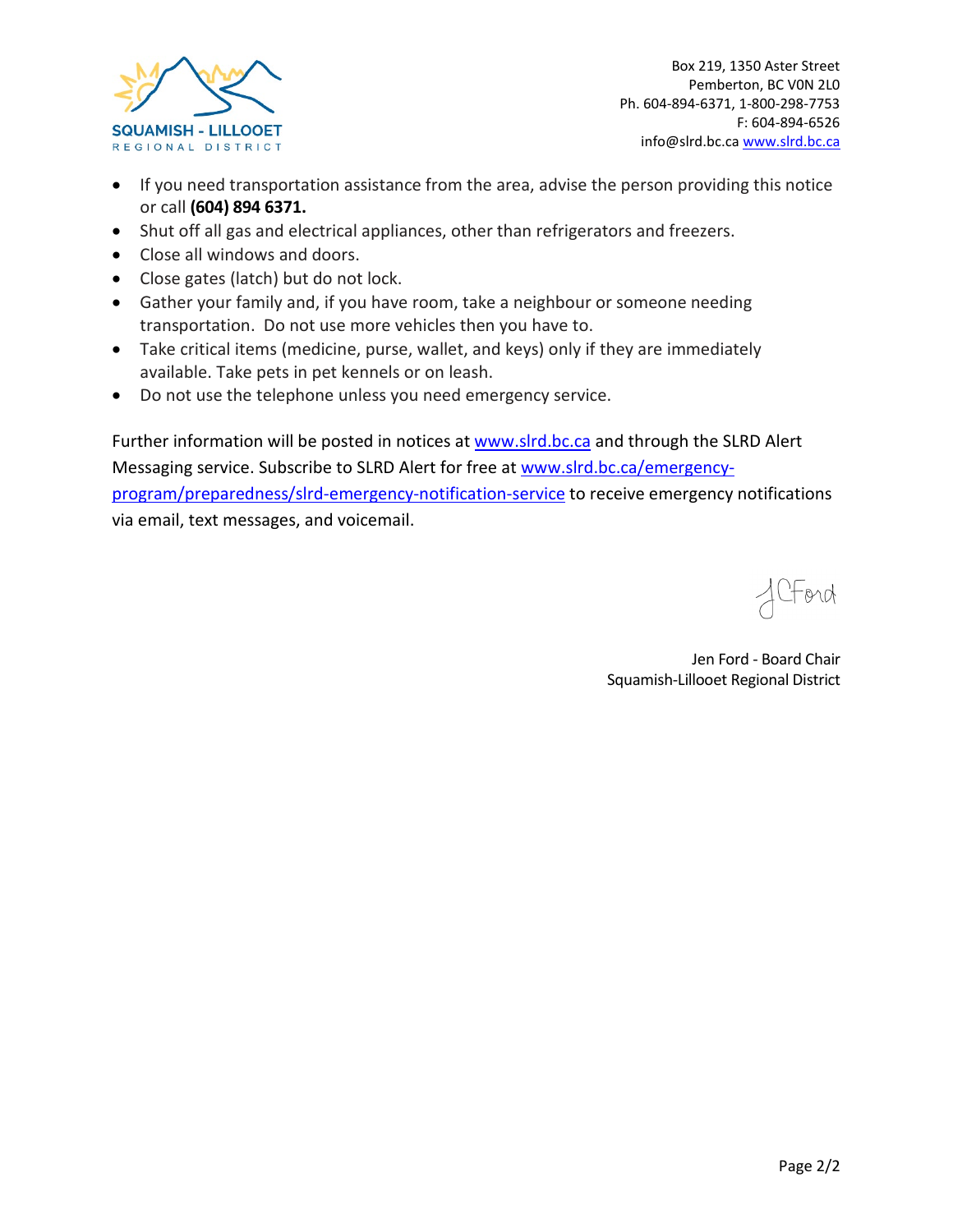# **EVACUATION ALERT FOR** *REID ROAD AREA– ELECTORAL AREA C*

*Updated: December 14th, 2021 – 1400hrs*

An Evacuation Alert has been issued by the Squamish-Lillooet Regional District.

Due to the risk of a mass flow event, and at the recommendation of a Professional Geoscientist, the Squamish-Lillooet Regional District hasissued an **Evacuation Alert** for the following areas:

- 1648 Rodgers Rd 1740 Reid Rd 1855 Reid Rd
- 
- 
- 
- 
- 
- 
- 
- 
- 1715 Reid Rd
- 
- 
- 
- 
- 1723 Reid Rd 1845 Reid Rd 7585 Linda Rd
- 
- 
- 1737 Reid Rd 1854 Reid Rd
- 
- 1695 Reid Rd 1743 Reid Rd 1859 Reid Rd
- 1696 Reid Rd 1744 Reid Rd 1861 Reid Rd
- 1702 Reid Rd 1745 Reid Rd 1869 Reid Rd
- 1704 Reid Rd 1750 Reid Rd 1876 Reid Rd
- 1706 Reid Rd 1756 Reid Rd 1882 Reid Rd
	-
	-
	- 1812 Reid Rd
	-
	-
	-
	-
	-
	-
	-
	-
	-
- -
	- 1729 Reid Rd 1853 Reid Rd 7599 Linda Rd
		-
- 1709 Reid Rd 1770 Reid Rd 1884 Reid Rd
	-
	- 1818 Reid Rd 7541 Linda Rd
- 1717 Reid Rd 1826 Reid Rd 7553 Linda Rd
- 1718 Reid Rd 1832 Reid Rd 7555 Linda Rd
- 1719 Reid Rd 1835 Reid Rd 7560 Linda Rd
- 1720 Reid Rd 1838 Reid Rd 7563 Linda Rd
	-
- 1725 Reid Rd 1851 Reid Rd 7597 Linda Rd
	-
	- All other properties as outlined on the **attached map**.

An Evacuation Alert has been issued to prepare you to evacuate your premises or property should it be found necessary. Residents will be given as much advance notice as possible prior to evacuation; however you may receive limited notice due to changing conditions.

#### **WHAT YOU SHOULD DO:**

- Locate all family members and designate a meeting area outside the evacuation area, should an Evacuation Order be called while separated.
- Pack essential items such as government-issued ID, medications, eyeglasses, valuable papers
- -
	-
	-
	-
	-
	-
	-
	-
- -
	-
- -
	-
	-

• 1712 Reid Rd • 1771 Reid Rd • 7534 Linda Rd • 1714 Reid Rd • 1773 Reid Rd • 7538 Linda Rd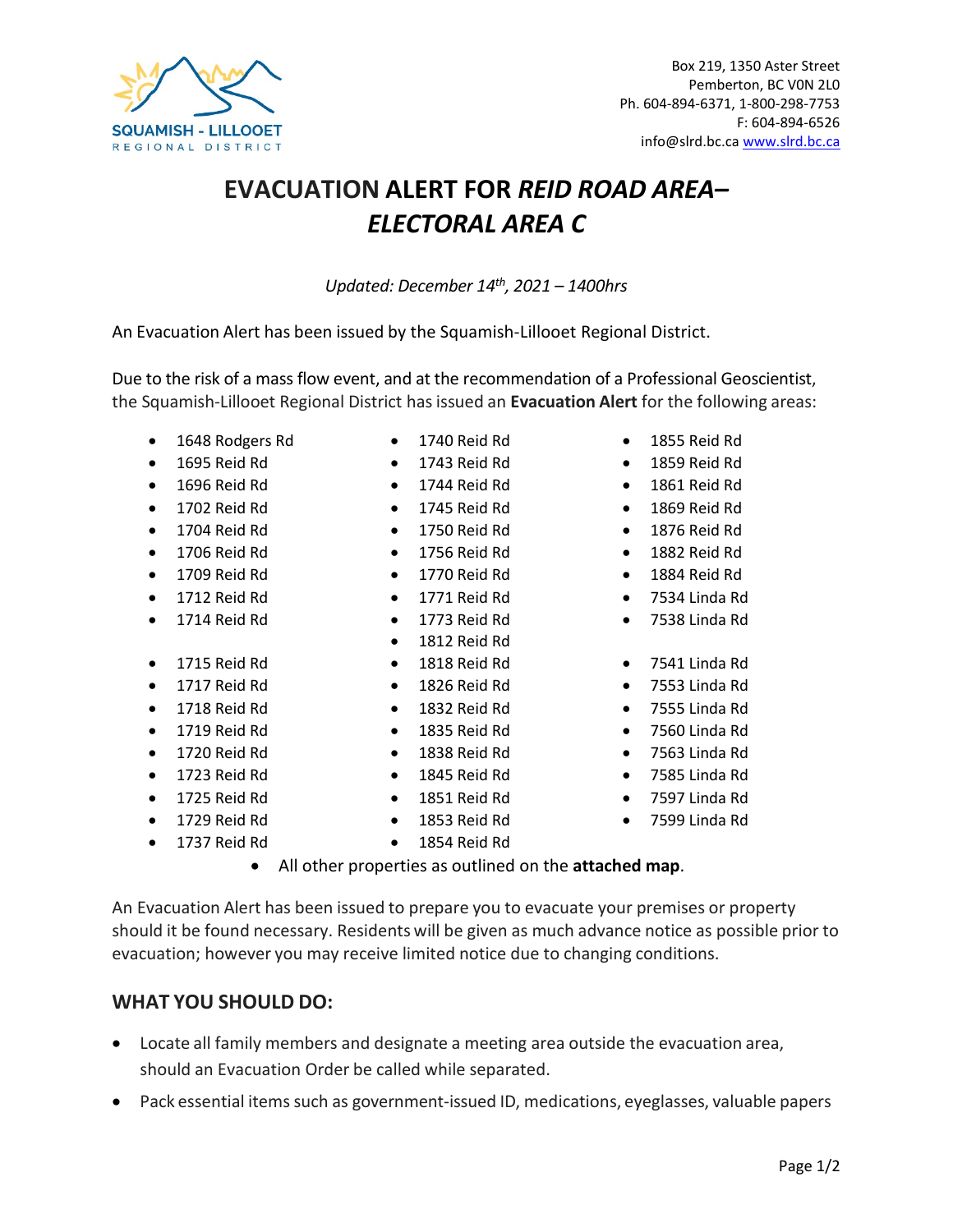

(e.g. insurance, credit, and mortgage information), immediate care needs for dependents and, if time and space permits, keepsakes for quick departure.

- Prepare to move disabled persons, children and/or neighbours, if assistance is needed.
- Prepare to take pets with you and move livestock to a safe area (if possible).
- Arrange transportation and accommodations for all your household members, if possible.
- Fill the gas tanks of personal vehicles.
- Wait for an Evacuation Order to be issued before evacuating.

Further information will be posted in notices at [www.slrd.bc.ca](http://www.slrd.bc.ca/) and through the SLRD Alert Messaging service. Subscribe to SLRD Alert for free a[t www.slrd.bc.ca/emergency](http://www.slrd.bc.ca/emergency-program/preparedness/slrd-emergency-notification-service)[program/preparedness/slrd-emergency-notification-service](http://www.slrd.bc.ca/emergency-program/preparedness/slrd-emergency-notification-service) to receive emergency notifications via email, text messages, and voicemail.